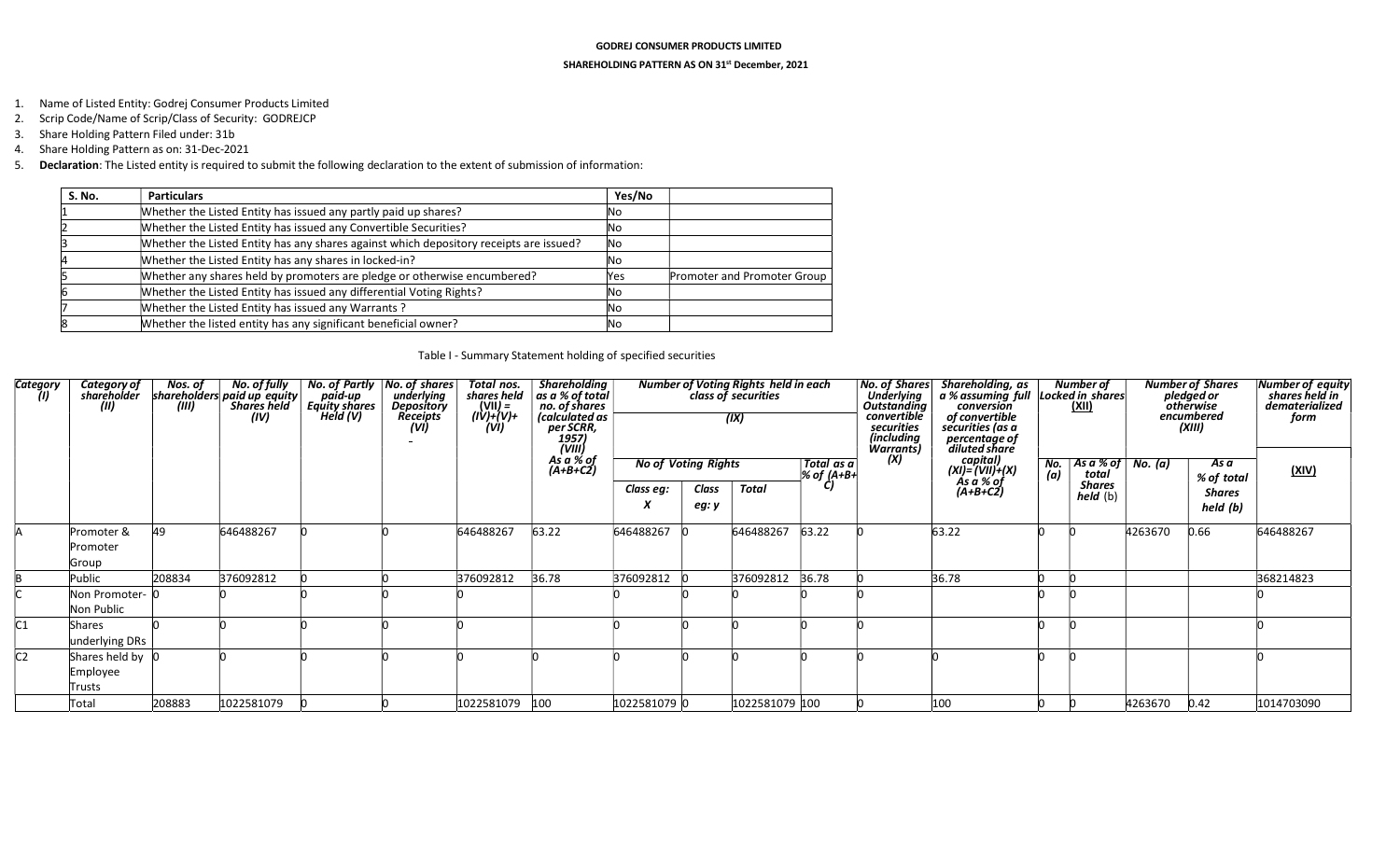| <b>Category &amp; Name of the</b><br>Shareholders<br>(1) | PAN<br>(III) | No. of<br>Shareholder<br>(III) | No. of fully Partly<br>Paid up<br>Equity equity<br>shares held shares<br>(IV) | paid-up<br>held<br>(V) | Nos. of<br>shares<br>underlyin<br>g<br><b>Deposito</b><br>ry<br><b>Receipts</b> | Total<br>nos.<br>shares<br>held<br>$(VII =$<br>$IV+V+VI$ | <b>Shareholding</b><br>% calculated<br>as per SCRR,<br>ี่ 1957<br>As a % of<br>$(A+B+C2)$ |                            |                           | <b>Number of Voting Rights held in</b><br>each class of securities<br>(IX) |                                     | No. of<br><b>Shares</b><br>convertible<br>securities<br>(including | Shareholding, as<br>a % assuming<br>Underlying full conversion<br>Outstanding Of convertible<br>securities (as a<br>percentage<br>of diluted share $\overline{p}$ |          | <b>Number</b> of<br>Locked in<br>shares<br>(XII) |         | <b>Number of Shares</b><br>pledged or otherwise<br>encumbered<br>(XIII) | Number of<br><b>Equity shares</b><br>held In<br><b>Dematerialize</b><br>ed form<br>(ÝIV) |
|----------------------------------------------------------|--------------|--------------------------------|-------------------------------------------------------------------------------|------------------------|---------------------------------------------------------------------------------|----------------------------------------------------------|-------------------------------------------------------------------------------------------|----------------------------|---------------------------|----------------------------------------------------------------------------|-------------------------------------|--------------------------------------------------------------------|-------------------------------------------------------------------------------------------------------------------------------------------------------------------|----------|--------------------------------------------------|---------|-------------------------------------------------------------------------|------------------------------------------------------------------------------------------|
|                                                          |              |                                |                                                                               |                        | (VI)                                                                            |                                                          | (VIII)                                                                                    | <b>No of Voting Rights</b> |                           |                                                                            | Total as  a<br>% of Total<br>Voting | Warrants)<br>(X)                                                   | capital)<br> (XI) = (VII)+(X) as                                                                                                                                  | (a)      | As a % of<br>total Shares<br>held (b)            | No. (a) | As a % of<br>total shares<br>held (b)                                   |                                                                                          |
|                                                          |              |                                |                                                                               |                        |                                                                                 |                                                          |                                                                                           | Class X                    |                           | <b>Class Y Total</b>                                                       | rights                              |                                                                    | a % of A+B+C2                                                                                                                                                     |          |                                                  |         |                                                                         |                                                                                          |
| Indian                                                   |              |                                |                                                                               |                        |                                                                                 |                                                          |                                                                                           |                            | n                         |                                                                            |                                     |                                                                    |                                                                                                                                                                   |          |                                                  |         |                                                                         |                                                                                          |
| Individuals/Hindu                                        |              | 14                             | 15016478                                                                      |                        |                                                                                 | 15016478                                                 | 1.47                                                                                      | 15016478                   | <b>l</b>                  | 15016478                                                                   | 1.47                                |                                                                    | 1.47                                                                                                                                                              |          |                                                  | 4263670 | 28.39                                                                   | 15016478                                                                                 |
| undivided Family                                         |              |                                |                                                                               |                        |                                                                                 |                                                          |                                                                                           |                            |                           |                                                                            |                                     |                                                                    |                                                                                                                                                                   |          |                                                  |         |                                                                         |                                                                                          |
| <b>ADI BARJORJI GODREJ</b>                               | AAEPG5459R   |                                | 1500                                                                          |                        |                                                                                 | 1500                                                     |                                                                                           | 1500                       | <b>l</b>                  | 1500                                                                       |                                     |                                                                    |                                                                                                                                                                   |          |                                                  |         |                                                                         | 1500                                                                                     |
| TANYA ARVIND DUBASH AHCPD2973J                           |              |                                | 66                                                                            |                        |                                                                                 | 66                                                       | h                                                                                         | 66                         | In                        | 66                                                                         |                                     |                                                                    |                                                                                                                                                                   |          |                                                  |         |                                                                         | 66                                                                                       |
| AZAAR ARVIND DUBASH FHQPD6898K                           |              |                                | 370000                                                                        |                        |                                                                                 | 370000                                                   | 0.04                                                                                      | 370000                     | In                        | 370000                                                                     | 0.04                                |                                                                    | 0.04                                                                                                                                                              |          |                                                  |         |                                                                         | 370000                                                                                   |
| ARYAAN ARVIND<br><b>DUBASH</b>                           | CVPPD5394C   |                                |                                                                               |                        |                                                                                 |                                                          |                                                                                           |                            |                           |                                                                            |                                     |                                                                    |                                                                                                                                                                   |          |                                                  |         |                                                                         |                                                                                          |
| NISABA GODREJ                                            | AAFPG3636B   |                                | 370087                                                                        | n                      |                                                                                 | 370087                                                   | 0.04                                                                                      | 370087                     | In                        | 370087                                                                     | 0.04                                |                                                                    | 0.04                                                                                                                                                              |          |                                                  |         |                                                                         | 370087                                                                                   |
| PIROJSHA ADI GODREJ                                      | ADTPG8791J   |                                | 370129                                                                        |                        |                                                                                 | 370129                                                   | 0.04                                                                                      | 370129                     | IO                        | 370129                                                                     | 0.04                                |                                                                    | 0.04                                                                                                                                                              |          |                                                  |         |                                                                         | 370129                                                                                   |
| NADIR BARJORJI GODREJ AADPG7643Q                         |              |                                | 63                                                                            |                        |                                                                                 | 63                                                       | 'n                                                                                        | 63                         | IO                        | 63                                                                         |                                     |                                                                    |                                                                                                                                                                   |          |                                                  |         |                                                                         | 63                                                                                       |
| <b>RATI NADIR GODREJ</b>                                 | AAFPG3741B   |                                |                                                                               |                        |                                                                                 |                                                          |                                                                                           |                            |                           |                                                                            |                                     |                                                                    |                                                                                                                                                                   |          |                                                  |         |                                                                         |                                                                                          |
| <b>BURJIS NADIR GODREJ</b>                               | AXHPG0260C   |                                | 1901172                                                                       |                        |                                                                                 | 1901172                                                  | 0.19                                                                                      | 1901172                    | $\mathsf{I}_{0}$          | 1901172                                                                    | 0.19                                |                                                                    | 0.19                                                                                                                                                              |          |                                                  | 1901172 | 100                                                                     | 1901172                                                                                  |
| SOHRAB NADIR GODREJ BFGPG4738B                           |              |                                | 1901184                                                                       |                        |                                                                                 | 1901184                                                  | 0.19                                                                                      | 1901184                    | $\Omega$                  | 1901184                                                                    | 0.19                                |                                                                    | 0.19                                                                                                                                                              |          |                                                  | 1901184 | 100                                                                     | 1901184                                                                                  |
| <b>HORMAZD NADIR</b><br><b>GODREJ</b>                    | BPOPG2692N   |                                | 461314                                                                        |                        |                                                                                 | 461314                                                   | 0.05                                                                                      | 461314                     | <b>n</b>                  | 461314                                                                     | 0.05                                |                                                                    | 0.05                                                                                                                                                              |          |                                                  | 461314  | 100                                                                     | 461314                                                                                   |
| JAMSHYD NAOROJI<br><b>GODREJ</b>                         | AACPG0840L   |                                |                                                                               |                        |                                                                                 |                                                          |                                                                                           |                            | l0                        |                                                                            |                                     |                                                                    |                                                                                                                                                                   |          |                                                  |         |                                                                         |                                                                                          |
| PHEROZA JAMSHYD<br><b>GODREJ</b>                         | AAMPG4506D   |                                | 9640700                                                                       |                        |                                                                                 | 9640700                                                  | 0.94                                                                                      | 9640700                    | <sub>IO</sub>             | 9640700                                                                    | 0.94                                |                                                                    | 0.94                                                                                                                                                              |          |                                                  |         |                                                                         | 9640700                                                                                  |
| RAIKA JAMSHYD GODREJ AATPG7702L                          |              |                                | 50                                                                            |                        |                                                                                 | 50                                                       | n                                                                                         | 50                         | IO                        | 50                                                                         |                                     |                                                                    |                                                                                                                                                                   |          |                                                  |         |                                                                         | 50                                                                                       |
| NAVROZE JAMSHYD                                          | AECPG7092J   |                                | 77                                                                            |                        |                                                                                 | 77                                                       | In                                                                                        | 77                         | <b>n</b>                  | 77                                                                         |                                     |                                                                    |                                                                                                                                                                   |          |                                                  |         |                                                                         | 77                                                                                       |
| <b>GODREJ</b>                                            |              |                                |                                                                               |                        |                                                                                 |                                                          |                                                                                           |                            |                           |                                                                            |                                     |                                                                    |                                                                                                                                                                   |          |                                                  |         |                                                                         |                                                                                          |
| SMITA GODREJ CRISHNA AACPC1513C                          |              |                                |                                                                               |                        |                                                                                 |                                                          |                                                                                           |                            | l0                        |                                                                            |                                     |                                                                    |                                                                                                                                                                   |          |                                                  |         |                                                                         |                                                                                          |
| VIJAY MOHAN CRISHNA AACPC1580F                           |              |                                |                                                                               |                        |                                                                                 | 'n                                                       | 'n                                                                                        | <b>n</b>                   | In                        |                                                                            |                                     |                                                                    |                                                                                                                                                                   |          |                                                  |         |                                                                         | 'n                                                                                       |
| <b>NYRIKA HOLKAR</b>                                     | ACUPC0808L   |                                | 64                                                                            | <b>n</b>               |                                                                                 | 64                                                       | ln.                                                                                       | 64                         | <b>l</b>                  | 64                                                                         |                                     |                                                                    |                                                                                                                                                                   |          |                                                  |         |                                                                         | 64                                                                                       |
| <b>RISHAD KAIKHUSHRU</b><br>NAOROJI                      | AACPN9750C   |                                | 72                                                                            |                        |                                                                                 | 72                                                       | In                                                                                        | 72                         | h                         | 72                                                                         |                                     |                                                                    |                                                                                                                                                                   |          |                                                  |         |                                                                         | 72                                                                                       |
| ALOO VAGHAIWALLA                                         | ZZZZZ9999Z   |                                |                                                                               | <b>n</b>               |                                                                                 | 'n                                                       | <b>n</b>                                                                                  | <b>n</b>                   | <sub>IO</sub>             |                                                                            |                                     |                                                                    |                                                                                                                                                                   |          |                                                  |         |                                                                         | 'n                                                                                       |
| BEHRAM VAGHAIWALLA ZZZZZ9999Z                            |              |                                |                                                                               |                        |                                                                                 |                                                          |                                                                                           | lo.                        | l0                        |                                                                            |                                     |                                                                    |                                                                                                                                                                   |          |                                                  |         |                                                                         |                                                                                          |
| ARMAITY VAGHAIWALLAZZZZZ29999Z                           |              |                                |                                                                               |                        |                                                                                 |                                                          |                                                                                           | In                         | l0                        |                                                                            |                                     |                                                                    |                                                                                                                                                                   |          |                                                  |         |                                                                         |                                                                                          |
| <b>FRENY MODY</b>                                        | ZZZZZ9999Z   | $\overline{0}$                 |                                                                               |                        |                                                                                 | IJ                                                       | .U                                                                                        | IJ                         | O                         | .U                                                                         | IU.                                 | .U                                                                 |                                                                                                                                                                   | .U       | .U                                               |         |                                                                         | .U                                                                                       |
| <b>VIVECK CRISHNA</b>                                    | AEWPC2794M 0 |                                | 'n                                                                            | In.                    |                                                                                 | <b>n</b>                                                 | In                                                                                        | <b>l</b>                   | l0                        | In                                                                         |                                     | <b>n</b>                                                           | In.                                                                                                                                                               | In       | 'n                                               |         |                                                                         | ln.                                                                                      |
| <b>VICKRAM CRISHNA</b>                                   | ACLPC3428P   |                                |                                                                               | In.                    |                                                                                 | 'n                                                       | In                                                                                        | <b>n</b>                   | lo.                       |                                                                            | n                                   | n                                                                  | n                                                                                                                                                                 | n        |                                                  |         |                                                                         | l0                                                                                       |
| <b>SEETHA SHEARER</b>                                    | ZZZZZ9999Z   | <b>n</b>                       |                                                                               | In.                    |                                                                                 | h                                                        | h                                                                                         | In                         | l0                        |                                                                            |                                     |                                                                    |                                                                                                                                                                   |          |                                                  |         |                                                                         |                                                                                          |
| KARLA BOOKMAN                                            | AUKPB3033C 0 |                                |                                                                               | In.                    |                                                                                 | 'n                                                       | 'n                                                                                        | In                         | $\mathsf{I}^{\mathsf{I}}$ |                                                                            |                                     | <b>n</b>                                                           |                                                                                                                                                                   | In       |                                                  |         |                                                                         | h                                                                                        |
| SASHA GODREJ                                             | CEMPG5673M 0 |                                | 'n                                                                            | In.                    |                                                                                 | <b>n</b>                                                 | $\overline{0}$                                                                            | $\mathsf{I}^{\mathsf{O}}$  | $\mathsf{I}^{\mathsf{O}}$ | In                                                                         | <b>n</b>                            | <b>n</b>                                                           | IO                                                                                                                                                                | <b>n</b> | n                                                |         |                                                                         | ln.                                                                                      |
| LANA GODREJ                                              | CCFPG8622M 0 |                                | l0                                                                            | In.                    |                                                                                 | In                                                       | $\Omega$                                                                                  | $\mathsf{I}^{\mathsf{O}}$  | $\mathsf{I}^{\mathsf{O}}$ | l0                                                                         | 'n                                  | l0                                                                 | 'n                                                                                                                                                                | <b>l</b> |                                                  | n       |                                                                         | ln.                                                                                      |
| CYRUS PHIROZE SHROFF AMTPS1479G 0                        |              |                                |                                                                               |                        |                                                                                 | h                                                        | 'n                                                                                        | h                          | 'n                        |                                                                            |                                     |                                                                    | In.                                                                                                                                                               | n        |                                                  |         |                                                                         |                                                                                          |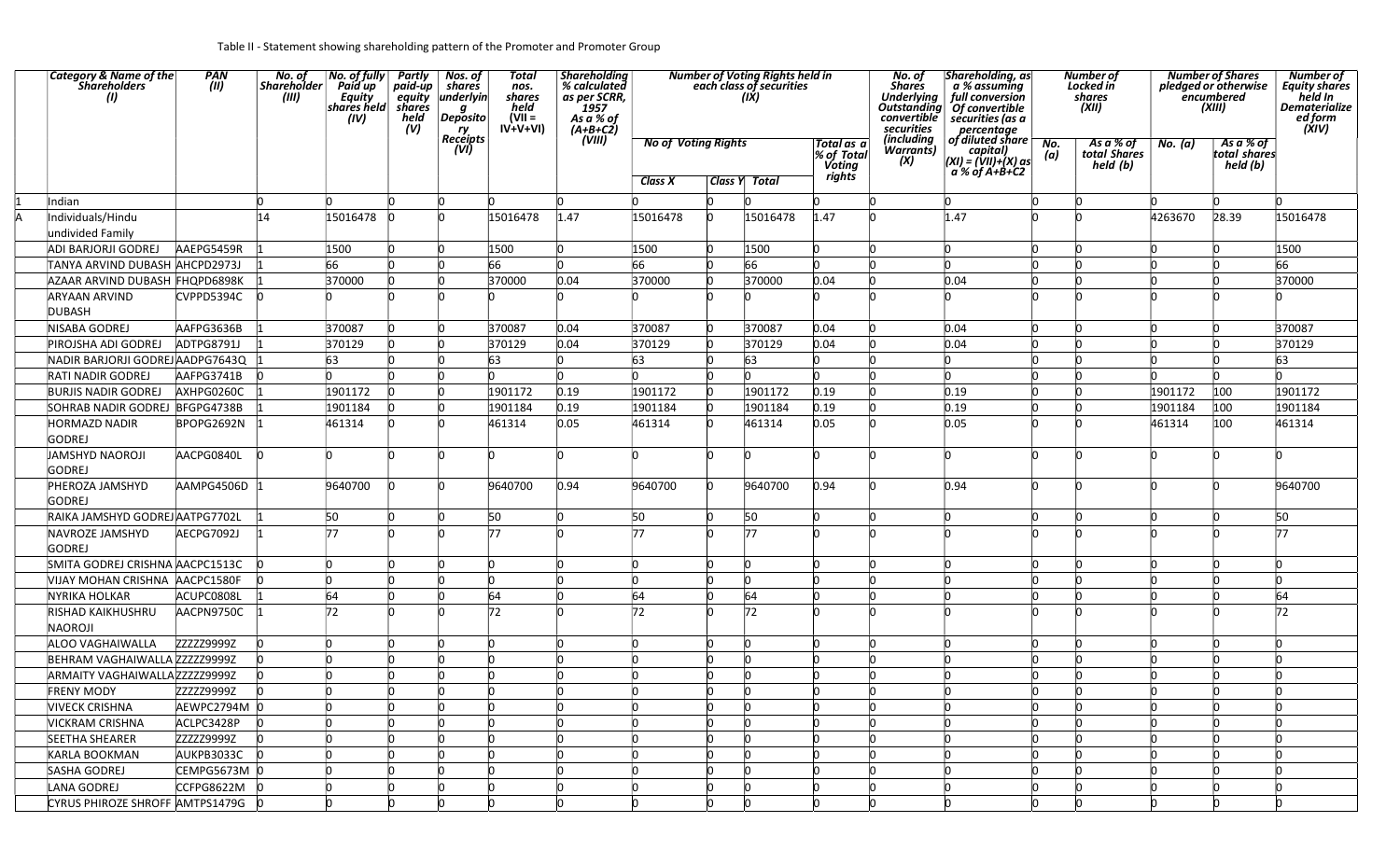|    | YESHWANT HOLKAR                                      | AHOPH1354H 0 |    | n           | IO. |     | Ю.              | n     | lo.          | In       | 'n              | Ю.       | In       | $\mathsf{D}$              |          | 'n | n         |
|----|------------------------------------------------------|--------------|----|-------------|-----|-----|-----------------|-------|--------------|----------|-----------------|----------|----------|---------------------------|----------|----|-----------|
|    | <b>ARIANNE HOLKAR</b>                                | AXTPH2632R   |    |             |     |     |                 |       | <b>n</b>     |          |                 |          |          |                           |          |    |           |
| lB | Central Government/                                  |              |    |             |     |     |                 |       | <b>n</b>     | n        |                 |          |          |                           |          |    |           |
|    | State Government(s)                                  |              |    |             |     |     |                 |       |              |          |                 |          |          |                           |          |    |           |
|    | Financial Institutions/                              |              |    |             | n   |     |                 |       | n            | n        |                 |          |          | ln.                       |          |    |           |
|    | Banks                                                |              |    |             |     |     |                 |       |              |          |                 |          |          |                           |          |    |           |
|    | Any Other (specify)                                  |              | 34 | 631471719 0 |     |     | 631471719 61.75 |       | 631471719    |          | 631471719 61.75 |          |          | 61.75                     |          |    | 631471719 |
|    | Bodies Corporate                                     |              |    | 598324305 0 |     | In. | 598324305       | 58.52 | 598324305    |          | 598324305 58.52 |          |          | 58.52                     |          |    | 598324305 |
|    | GODREJ SEEDS &                                       | AAECG2872P   |    | 280500000 0 |     |     | 280500000       | 27.43 | 280500000    |          | 280500000 27.43 |          |          | 27.43                     |          |    | 280500000 |
|    | <b>GENETICS LIMITED</b>                              |              |    |             |     |     |                 |       |              |          |                 |          |          |                           |          |    |           |
|    | <b>GODREJ &amp; BOYCE</b>                            | AAACG1395D   |    | 75011445 0  |     |     | 75011445        | 7.34  | 75011445     |          | 75011445        | 7.34     |          | 7.34                      |          |    | 75011445  |
|    | MANUFACTURING CO.                                    |              |    |             |     |     |                 |       |              |          |                 |          |          |                           |          |    |           |
|    | LTD.                                                 |              |    |             |     |     |                 |       |              |          |                 |          |          |                           |          |    |           |
|    | <b>GODREJ INDUSTRIES</b>                             | AAACG2953R   |    | 242812860 0 |     |     | 242812860       | 23.75 | 242812860    |          | 242812860       | 23.75    |          | 23.75                     |          |    | 242812860 |
|    | LIMITED                                              |              |    |             |     |     |                 |       |              |          |                 |          |          |                           |          |    |           |
|    | ANAMUDI REAL ESTATES AAZFA7530N                      |              |    |             |     |     |                 |       | h            | <b>n</b> |                 |          |          |                           | <b>n</b> |    |           |
|    | LLP.                                                 |              |    |             |     |     |                 |       |              |          |                 |          |          |                           |          |    |           |
|    | FUTURE FACTORY LLP                                   | AACFF2601G   |    |             |     |     | n               |       | <b>l</b>     |          |                 | 'n       |          | In.                       |          |    |           |
|    | <b>GODREJ &amp; KHIMJI</b>                           | ZZZZZ9999Z   |    |             |     |     |                 |       | h            |          |                 |          |          |                           |          |    |           |
|    | (MIDDLE EAST) LLC                                    |              |    |             |     |     |                 |       |              |          |                 |          |          |                           |          |    |           |
|    | GODREJ (SINGAPORE)                                   | ZZZZZ9999Z   |    |             |     |     | n               |       | <b>n</b>     | n        |                 | 'n       |          | 'n                        |          |    |           |
|    | PTE. LTD.                                            |              |    |             |     |     |                 |       |              |          |                 |          |          |                           |          |    |           |
|    | GODREJ (VIETNAM) CO. ZZZZZ9999Z                      |              |    |             | n   |     | n               |       | lo.          | 'n       | ľn              | 'n       |          | n                         | n        |    |           |
|    | LTD.                                                 |              |    |             |     |     |                 |       |              |          |                 |          |          |                           |          |    |           |
|    | GODREJ AMERICAS INC ZZZZZ9999Z                       |              |    |             |     |     | n               |       | lo.<br>h     |          |                 | n        |          | $\mathsf{D}$<br>h         |          |    |           |
|    | <b>GODREJ KOERBER</b><br><b>SUPPLY CHAIN LIMITED</b> | AAACG7978A   |    |             |     |     |                 |       |              |          |                 |          |          |                           |          |    |           |
|    | GODREJ HOLDINGS PVT. AAACG1682M 0                    |              |    |             | n   |     |                 |       | n            | 'n       |                 |          |          |                           |          |    |           |
|    | LTD.                                                 |              |    |             |     |     |                 |       |              |          |                 |          |          |                           |          |    |           |
|    | <b>GODREJ INFOTECH</b>                               | ZZZZZ9999Z   |    |             |     |     |                 |       |              |          |                 |          |          |                           |          |    |           |
|    | (SINGAPORE) PTE LTD                                  |              |    |             |     |     |                 |       |              |          |                 |          |          |                           |          |    |           |
|    | <b>GODREJ INFOTECH</b>                               | ZZZZZ9999Z   |    |             | In. |     | n               |       | lo.          | <b>n</b> |                 | 'n       |          | 'n                        | 'n       |    |           |
|    | <b>AMERICAS INC</b>                                  |              |    |             |     |     |                 |       |              |          |                 |          |          |                           |          |    |           |
|    | GODREJ INFOTECH LTD                                  | AAACG8321P   |    |             |     |     | n               | n     | $\mathsf{D}$ | n        |                 | 'n       |          | In.                       | In       |    |           |
|    | GODREJ INVESTMENT                                    | AAGCG0133R   |    |             |     |     |                 |       |              |          |                 |          |          |                           |          |    |           |
|    | <b>ADVISORS PRIVATE</b>                              |              |    |             |     |     |                 |       |              |          |                 |          |          |                           |          |    |           |
|    | <b>LIMITED</b>                                       |              |    |             |     |     |                 |       |              |          |                 |          |          |                           |          |    |           |
|    | J T DRAGON PTE LTD.                                  | ZZZZZ9999Z   |    |             | n   |     | h               |       | <b>n</b>     | 'n       |                 | 'n       |          | h                         |          |    |           |
|    | <b>JNG ENTERPRISE LLP</b>                            | AAIFJ1829J   |    |             |     |     |                 |       | <b>n</b>     | In       |                 |          |          | n                         |          |    |           |
|    | MUKTESHWAR REALTY AAFCM1257K 0                       |              |    |             |     |     | 'n              |       |              |          |                 |          |          |                           |          |    |           |
|    | <b>PVT LTD</b>                                       |              |    |             |     |     |                 |       |              |          |                 |          |          |                           |          |    |           |
|    | NBG ENTERPRISE LLP                                   | AAALN1037C   |    |             | n.  |     | IO.             | In.   | lo.          | 'n       | lo.             | IO.      |          | $\mathsf{I}^{\mathsf{O}}$ | In       | n  | 'n        |
|    | PARAKH AGENCIES PVT AAACP4677R                       |              |    |             |     |     | n               |       | <b>n</b>     | In       |                 | 'n       |          | 'n                        | In       |    |           |
|    | LTD                                                  |              |    |             |     |     |                 |       |              |          |                 |          |          |                           |          |    |           |
|    | SVC ENTERPRISE LLP                                   | ABZFS4790B   |    |             | ln. |     | ln.             | h     | $\mathsf{D}$ | 'n       | In              | ln.      | <b>n</b> | lo.                       | 'n       |    | 'n        |
|    | LVD GODREJ INFOTECH ZZZZZ9999Z                       |              |    |             | 'n  |     | n               | n     | ln.          | <b>n</b> |                 | n        | In       | n                         | 'n       |    |           |
|    | <b>NV</b>                                            |              |    |             |     |     |                 |       |              |          |                 |          |          |                           |          |    |           |
|    | SHEETAK INC.                                         | ZZZZZ9999Z   |    |             | n   |     | n               | n     | lo.          | n        | n               | Ю.       | In       | $\mathsf{I}^{\mathsf{O}}$ | IO       | n  | 'n        |
|    | <b>URBAN ELECTRIC</b>                                | ZZZZZ9999Z   |    | n           |     |     | h               |       | lo.          | 'n       |                 | <b>n</b> | 'n       | n.                        | 'n       |    |           |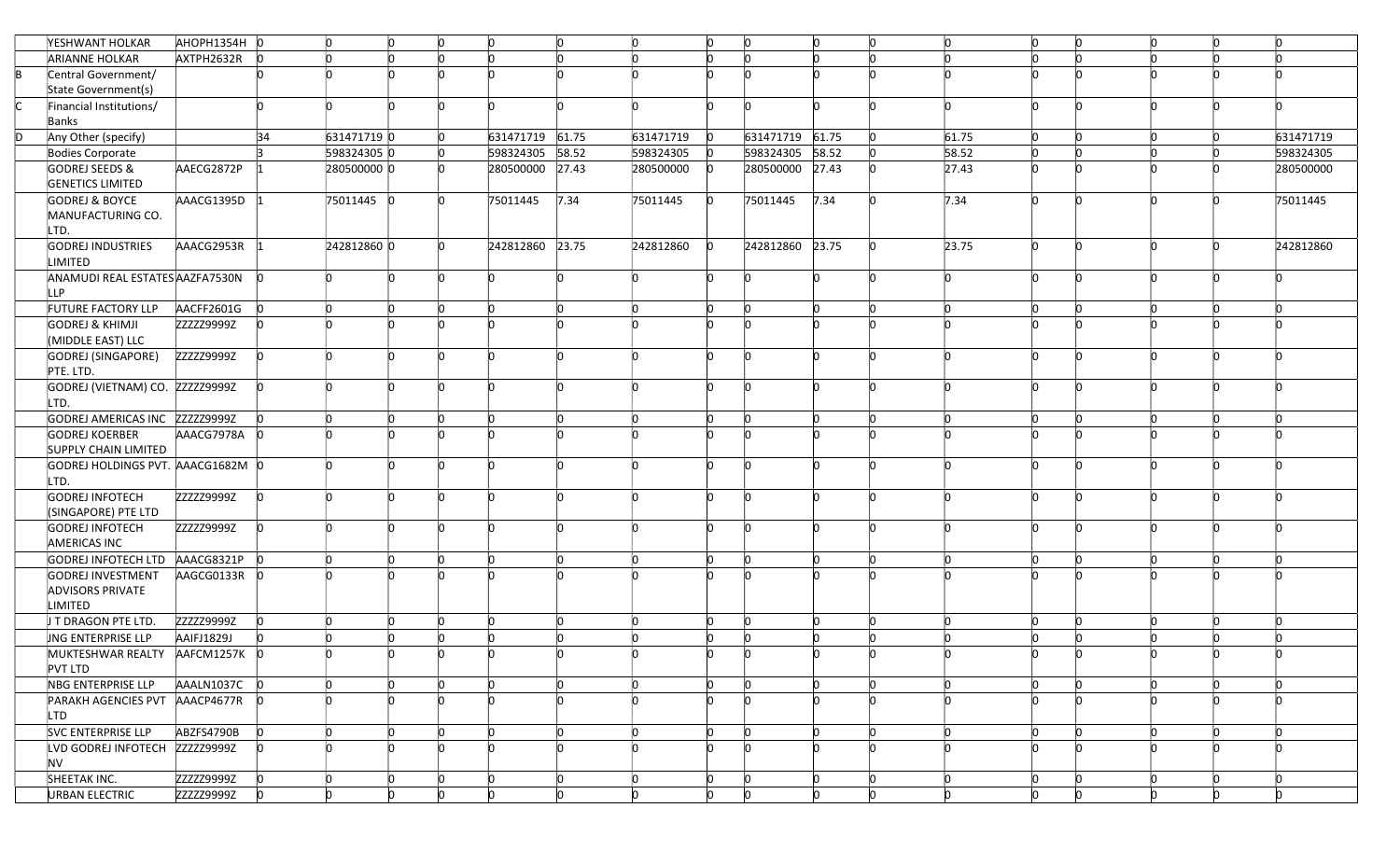| POWER INC.                     |              |            |                           |     |    |          |                           |                           |                           |                           |      |    |      |              |   |    |     |          |
|--------------------------------|--------------|------------|---------------------------|-----|----|----------|---------------------------|---------------------------|---------------------------|---------------------------|------|----|------|--------------|---|----|-----|----------|
| VEROMATIC                      | ZZZZZ9999Z   |            |                           |     |    |          | n                         | n                         | n                         |                           |      |    |      |              |   |    |     |          |
| INTERNATIONAL BV               |              |            |                           |     |    |          |                           |                           |                           |                           |      |    |      |              |   |    |     |          |
| INNOVIA                        | AAECI4147D   | 'n         |                           |     |    |          | 'n                        | 'n                        | In.                       |                           |      |    |      | m            |   |    |     |          |
| MULTIVENTURES                  |              |            |                           |     |    |          |                           |                           |                           |                           |      |    |      |              |   |    |     |          |
| <b>PRIVATE LIMITED</b>         |              |            |                           |     |    |          |                           |                           |                           |                           |      |    |      |              |   |    |     |          |
| <b>PRAVIZ DEVELOPERS</b>       | AAJCP5641C   |            | n                         | n   | n  |          | In                        |                           | In.                       | l0                        | n    |    |      | In           |   |    |     |          |
| <b>PRIVATE LIMITED</b>         |              |            |                           |     |    |          |                           |                           |                           |                           |      |    |      |              |   |    |     |          |
| KARUKACHAL                     | ААНСК0293М 0 |            |                           | n   | n  |          | 'n                        | 'n                        | In.                       | n                         | n    |    |      | In           |   |    |     |          |
|                                |              |            |                           |     |    |          |                           |                           |                           |                           |      |    |      |              |   |    |     |          |
| <b>DEVELOPERS PRIVATE</b>      |              |            |                           |     |    |          |                           |                           |                           |                           |      |    |      |              |   |    |     |          |
| <b>LIMITED</b>                 |              |            |                           |     |    |          |                           |                           |                           |                           |      |    |      |              |   |    |     |          |
| GODREJ UEP                     | ZZZZZ9999Z   | 'n         |                           |     |    | h        | 'n                        | 'n                        | ln.                       | <b>n</b>                  | 'n   |    |      |              |   |    |     |          |
| (SINGAPORE) PTE. LTD.          |              |            |                           |     |    |          |                           |                           |                           |                           |      |    |      |              |   |    |     |          |
| <b>GODREJ HOUSING</b>          | AAHCG4999A 0 |            |                           |     |    |          | <b>n</b>                  | h                         | ln.                       | <b>n</b>                  | n    |    |      | In           |   |    |     |          |
| <b>FINANCE LIMITED</b>         |              |            |                           |     |    |          |                           |                           |                           |                           |      |    |      |              |   |    |     |          |
| SHAKTI SUSTAINABLE             | AANCS7287H 0 |            |                           |     |    | h        | <b>n</b>                  | h                         | $\mathsf{I}_{\mathsf{O}}$ | <b>n</b>                  | h    |    |      |              |   |    |     |          |
| <b>ENERGY FOUNDATION</b>       |              |            |                           |     |    |          |                           |                           |                           |                           |      |    |      |              |   |    |     |          |
| <b>GODREJ FINANCE</b>          | AAACE0900G   |            |                           |     |    |          | 'n                        | 'n                        | In.                       |                           |      |    |      |              |   |    |     |          |
| LIMITED                        |              |            |                           |     |    |          |                           |                           |                           |                           |      |    |      |              |   |    |     |          |
| GODREJ INTERNATIONALZZZZZ9999Z |              |            |                           |     |    |          | n                         | n                         | In.                       |                           | n    |    |      |              |   |    |     |          |
| LIMITED                        |              |            |                           |     |    |          |                           |                           |                           |                           |      |    |      |              |   |    |     |          |
| GODREJ INTERNATIONALZZZZZ9999Z |              |            |                           |     |    |          | 'n                        | 'n                        | ln.                       | <b>n</b>                  | n    |    |      |              |   |    |     |          |
| <b>TRADING &amp;</b>           |              |            |                           |     |    |          |                           |                           |                           |                           |      |    |      |              |   |    |     |          |
| INVESTMENT PTE. LTD.           |              |            |                           |     |    |          |                           |                           |                           |                           |      |    |      |              |   |    |     |          |
| <b>GODREJ PROPERTIES</b>       | AAACG3995M 0 |            | 'n                        |     |    |          | In                        |                           | lo.                       | <b>n</b>                  |      |    |      | In           |   |    |     |          |
| LIMITED                        |              |            |                           |     |    |          |                           |                           |                           |                           |      |    |      |              |   |    |     |          |
| GODREJ AGROVET                 | AAACG0617Q 0 |            |                           |     |    |          |                           |                           | 'n                        |                           |      |    |      |              |   |    |     |          |
| LIMITED                        |              |            |                           |     |    |          |                           |                           |                           |                           |      |    |      |              |   |    |     |          |
| GODREJ ONE PREMISES AAGCG0510Q |              |            |                           |     |    |          |                           |                           |                           |                           |      |    |      |              |   |    |     |          |
|                                |              |            |                           |     |    |          |                           |                           |                           |                           |      |    |      |              |   |    |     |          |
| MANAGEMENT PRIVATE             |              |            |                           |     |    |          |                           |                           |                           |                           |      |    |      |              |   |    |     |          |
| LIMITED                        |              |            |                           |     |    |          |                           |                           |                           |                           |      |    |      |              |   |    |     |          |
| CERES DEVELOPERS               | AAICC3649Q   |            | 'n                        | n.  |    |          | 'n                        | <b>n</b>                  | $\Omega$                  |                           |      |    |      | 'n           |   |    |     |          |
| <b>PRIVATE LIMITED</b>         |              |            |                           |     |    |          |                           |                           |                           |                           |      |    |      |              |   |    |     |          |
| <b>GODREJ CAPITAL</b>          | AAKCP7582M 0 |            |                           |     |    |          | h                         |                           | In.                       |                           |      |    |      |              |   |    |     |          |
| LIMITED                        |              |            |                           |     |    |          |                           |                           |                           |                           |      |    |      |              |   |    |     |          |
| <b>GODREJ UEP PRIVATE</b>      | AAHCG0300K   |            |                           |     |    |          | 'n                        |                           | ln.                       |                           |      |    |      |              |   |    |     |          |
| LIMITED                        |              |            |                           |     |    |          |                           |                           |                           |                           |      |    |      |              |   |    |     |          |
| AREL ENTERPRISE LLP            | ABUFA0723B   |            |                           |     |    | 'n       | lo.                       | $\mathsf{D}$              | $\mathsf{I}_{\mathsf{O}}$ | $\Omega$                  | n    |    | In.  |              |   |    |     |          |
| TNP ENTERPRISE LLP             | AARFT3696A   |            |                           |     |    |          | In                        |                           | In                        |                           |      |    |      |              |   |    |     |          |
| ANBG ENTERPRISE LLP            | ABUFA4652M 0 |            | $\mathsf{I}^{\mathsf{O}}$ | In. | l0 | In.      | ln.                       | $\Omega$                  | $\overline{0}$            | <b>n</b>                  | n.   |    | n    | n            |   |    | n   | n        |
| Partnership Firms              |              |            | 13438500 0                |     | 10 | 13438500 | 1.31                      | 13438500                  | 10                        | 13438500                  | 1.31 | 'n | 1.31 | n            | n | n. | n.  | 13438500 |
| RISHAD KAIKHUSHRU              | AAUFR5998J   |            | 13438500 0                |     |    | 13438500 | 1.31                      | 13438500                  | 'n                        | 13438500                  | 1.31 |    | 1.31 |              |   |    |     | 13438500 |
| NAOROJI & OTHERS               |              |            |                           |     |    |          |                           |                           |                           |                           |      |    |      |              |   |    |     |          |
| (PARTNERS OF RKN               |              |            |                           |     |    |          |                           |                           |                           |                           |      |    |      |              |   |    |     |          |
| <b>ENTERPRISES</b> )           |              |            |                           |     |    |          |                           |                           |                           |                           |      |    |      |              |   |    |     |          |
| INDIA WEAVES                   | AABFI5700J   | $\Omega$   | $\mathsf{D}$              | In. | l0 | <b>n</b> | $\overline{0}$            | $\mathsf{I}_{\mathsf{O}}$ | $\mathsf{I}^{\mathsf{O}}$ | $\overline{0}$            | h    |    | ln.  | $\mathsf{D}$ |   | n  | ln. | 'n       |
|                                |              | <b>I</b> n | 'n                        |     |    | 'n       |                           | <b>n</b>                  |                           |                           |      |    |      | l0           |   |    | 'n  | 'n       |
| CYMROZA ART GALLERY AAAFC4933A |              |            |                           |     |    |          | $\mathsf{I}^{\mathsf{O}}$ |                           | $\Omega$                  | $\mathsf{I}^{\mathsf{O}}$ |      |    | In.  |              |   |    |     |          |
| MINILAND SCHOOL                | AAAFM8851D 0 |            | n                         | n   |    |          | lo.                       | <b>n</b>                  | $\overline{0}$            | n                         |      |    | ln.  | 'n           |   |    | n   | 'n       |
| <b>Trusts</b>                  |              | 30         | 19708914 0                |     |    | 19708914 | 1.93                      | 19708914                  | Ю                         | 19708914                  | 1.93 |    | 1.93 | Ю            |   |    |     | 19708914 |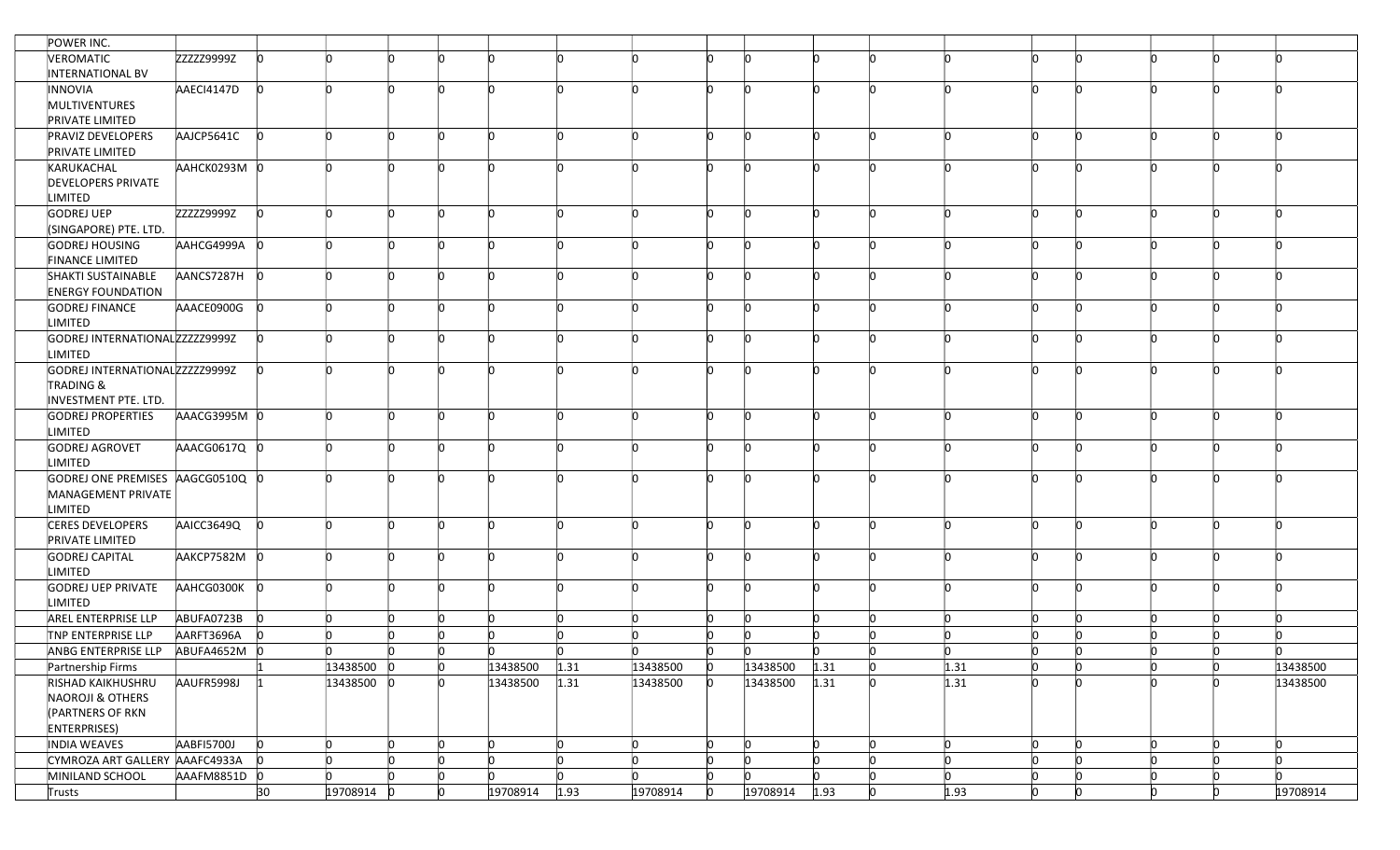| JAMSHYD GODREJ AND AABTT9664Q  |            | 24      | n            | n  | 24      | ln.      | 24      | $\mathsf{I}^{\mathsf{O}}$ | 24      | <b>n</b> | n |      | 'n       |    |    |   | 24      |
|--------------------------------|------------|---------|--------------|----|---------|----------|---------|---------------------------|---------|----------|---|------|----------|----|----|---|---------|
| OTHERS (TRUSTEES OF            |            |         |              |    |         |          |         |                           |         |          |   |      |          |    |    |   |         |
| THE RAIKA GODREJ               |            |         |              |    |         |          |         |                           |         |          |   |      |          |    |    |   |         |
| <b>FAMILY TRUST)</b>           |            |         |              |    |         |          |         |                           |         |          |   |      |          |    |    |   |         |
| ADI GODREJ, TANYA              | AAGTA3933L |         | n            | n  |         | <b>n</b> |         | $\mathsf{I}^{\mathsf{O}}$ |         | 'n       |   |      | <b>n</b> | 'n |    |   |         |
| DUBASH, NISABA                 |            |         |              |    |         |          |         |                           |         |          |   |      |          |    |    |   |         |
| GODREJ AND PIROJSHA            |            |         |              |    |         |          |         |                           |         |          |   |      |          |    |    |   |         |
|                                |            |         |              |    |         |          |         |                           |         |          |   |      |          |    |    |   |         |
| <b>GODREJ (TRUSTEES OF</b>     |            |         |              |    |         |          |         |                           |         |          |   |      |          |    |    |   |         |
| <b>ABG FAMILY TRUST)</b>       |            |         |              |    | 2843100 |          |         | ln.                       | 2843100 | 0.28     |   |      | In       |    |    |   |         |
| TANYA DUBASH AND               | AADTT2162R | 2843100 |              |    |         | 0.28     | 2843100 |                           |         |          |   | 0.28 |          |    |    |   | 2843100 |
| PIROJSHA GODREJ                |            |         |              |    |         |          |         |                           |         |          |   |      |          |    |    |   |         |
| <b>(TRUSTEES OF TAD</b>        |            |         |              |    |         |          |         |                           |         |          |   |      |          |    |    |   |         |
| <b>FAMILY TRUST)</b>           |            |         |              |    |         |          |         |                           |         |          |   |      |          |    |    |   |         |
| TANYA DUBASH AND               | AADTT2161N |         |              |    |         | <b>n</b> |         | <b>n</b>                  |         |          |   |      | <b>I</b> |    |    |   |         |
| PIROJSHA GODREJ                |            |         |              |    |         |          |         |                           |         |          |   |      |          |    |    |   |         |
| <b>(TRUSTEES OF TAD</b>        |            |         |              |    |         |          |         |                           |         |          |   |      |          |    |    |   |         |
| CHILDREN TRUST)                |            |         |              |    |         |          |         |                           |         |          |   |      |          |    |    |   |         |
| NISABA GODREJ AND              | AACTN8143K | 2843100 |              |    | 2843100 | 0.28     | 2843100 | $\mathsf{I}_{\mathsf{O}}$ | 2843100 | 0.28     |   | 0.28 | 'n       |    |    |   | 2843100 |
| PIROJSHA GODREJ                |            |         |              |    |         |          |         |                           |         |          |   |      |          |    |    |   |         |
| TRUSTEES OF NG                 |            |         |              |    |         |          |         |                           |         |          |   |      |          |    |    |   |         |
| <b>FAMILY TRUST)</b>           |            |         |              |    |         |          |         |                           |         |          |   |      |          |    |    |   |         |
| NISABA GODREJ AND              | AACTN8142J |         |              |    |         |          |         | <b>n</b>                  |         |          |   |      | In       |    |    |   |         |
| PIROJSHA GODREJ                |            |         |              |    |         |          |         |                           |         |          |   |      |          |    |    |   |         |
| <b>(TRUSTEES OF NG</b>         |            |         |              |    |         |          |         |                           |         |          |   |      |          |    |    |   |         |
| CHILDREN TRUST)                |            |         |              |    |         |          |         |                           |         |          |   |      |          |    |    |   |         |
| PIROJSHA GODREJ AND AADTP6147L |            | 2843100 |              |    | 2843100 | 0.28     | 2843100 | <b>n</b>                  | 2843100 | 0.28     |   | 0.28 | In       |    |    |   | 2843100 |
| NISABA GODREJ                  |            |         |              |    |         |          |         |                           |         |          |   |      |          |    |    |   |         |
| <b>(TRUSTEES OF PG</b>         |            |         |              |    |         |          |         |                           |         |          |   |      |          |    |    |   |         |
| <b>FAMILY TRUST)</b>           |            |         |              |    |         |          |         |                           |         |          |   |      |          |    |    |   |         |
| PIROJSHA GODREJ AND AADTP6148F |            |         | <b>n</b>     |    |         | 'n       |         | <b>n</b>                  |         |          |   | In.  | 'n       |    |    |   |         |
| NISABA GODREJ                  |            |         |              |    |         |          |         |                           |         |          |   |      |          |    |    |   |         |
| <b>(TRUSTEES OF PG</b>         |            |         |              |    |         |          |         |                           |         |          |   |      |          |    |    |   |         |
| CHILDREN TRUST)                |            |         |              |    |         |          |         |                           |         |          |   |      |          |    |    |   |         |
| PIROJSHA GODREJ AND            | AADTP6157C |         |              |    |         |          |         | ln.                       |         |          |   |      | ľn       |    |    |   |         |
| NISABA GODREJ                  |            |         |              |    |         |          |         |                           |         |          |   |      |          |    |    |   |         |
| TRUSTEES OF PG                 |            |         |              |    |         |          |         |                           |         |          |   |      |          |    |    |   |         |
| LINEAGE TRUST)                 |            |         |              |    |         |          |         |                           |         |          |   |      |          |    |    |   |         |
| NADIR GODREJ,                  | AACTN8146N |         |              |    |         | In       |         | l0                        |         |          |   |      | 'n       |    |    |   |         |
| HORMAZD GODREJ AND             |            |         |              |    |         |          |         |                           |         |          |   |      |          |    |    |   |         |
| RATI GODREJ (TRUSTEES          |            |         |              |    |         |          |         |                           |         |          |   |      |          |    |    |   |         |
| OF NBG FAMILY TRUST)           |            |         |              |    |         |          |         |                           |         |          |   |      |          |    |    |   |         |
|                                | AADTR3334F |         |              |    |         |          |         | <b>n</b>                  |         |          |   |      |          |    |    |   |         |
| NADIR GODREJ,                  |            |         |              |    |         |          |         |                           |         |          |   |      |          |    |    |   |         |
| HORMAZD GODREJ AND             |            |         |              |    |         |          |         |                           |         |          |   |      |          |    |    |   |         |
| RATI GODREJ (TRUSTEES          |            |         |              |    |         |          |         |                           |         |          |   |      |          |    |    |   |         |
| OF RNG FAMILY TRUST)           |            |         |              |    |         |          |         |                           |         |          |   |      |          |    |    |   |         |
| NADIR GODREJ,                  | AADTB3103E |         | <b>n</b>     | 'n |         | <b>n</b> |         | $\Omega$                  |         | In.      |   | In.  | <b>n</b> | 'n |    |   |         |
| HORMAZD GODREJ AND             |            |         |              |    |         |          |         |                           |         |          |   |      |          |    |    |   |         |
| RATI GODREJ (TRUSTEES          |            |         |              |    |         |          |         |                           |         |          |   |      |          |    |    |   |         |
| OF BNG FAMILY TRUST)           |            |         |              |    |         |          |         |                           |         |          |   |      |          |    |    |   |         |
| NADIR GODREJ,                  | AADTB3104D | 1312441 | $\mathbf{0}$ | n  | 1312441 | 0.13     | 1312441 | $\mathsf{I}_{\mathsf{O}}$ | 1312441 | 0.13     |   | 0.13 | 'n.      | n  | n. | n | 1312441 |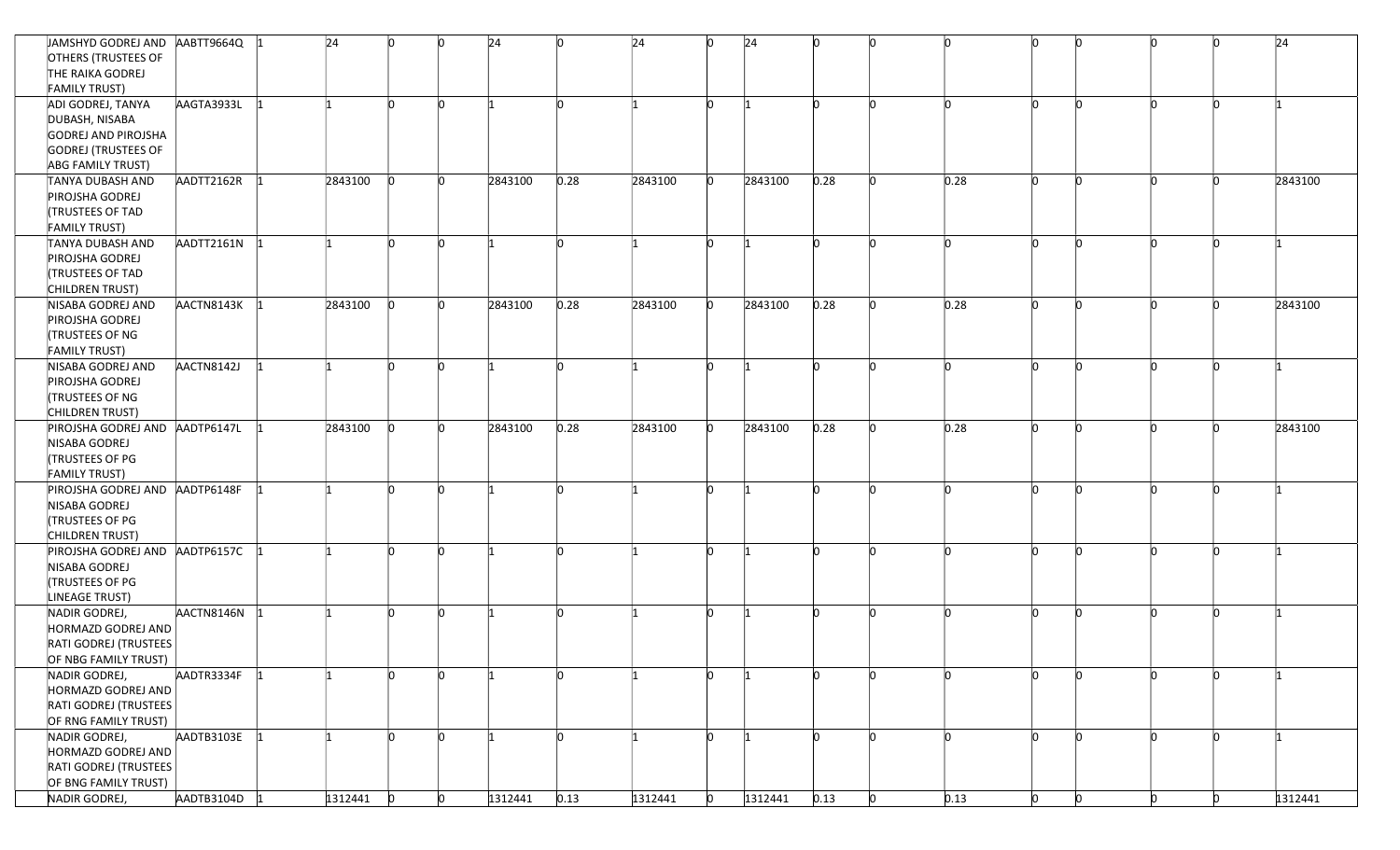| HORMAZD GODREJ AND<br>RATI GODREJ (TRUSTEES<br>OF BNG SUCCESSOR<br>TRUST)                                 |            |         |    |            |         |          |         |              |         |      |      |          |  |   |         |
|-----------------------------------------------------------------------------------------------------------|------------|---------|----|------------|---------|----------|---------|--------------|---------|------|------|----------|--|---|---------|
| NADIR GODREJ,<br>HORMAZD GODREJ AND<br><b>BURJIS GODREJ</b><br>TRUSTEES OF BNG<br>LINEAGE TRUST)          | AADTB3131A |         | n  | n          |         | ln.      |         | ln.          |         | n    |      | n        |  |   |         |
| NADIR GODREJ,<br>HORMAZD GODREJ AND<br>RATI GODREJ (TRUSTEES<br>OF SNG FAMILY TRUST)                      | AAUTS8170P |         | n  | $\sqrt{ }$ |         | 'n       |         | In.          |         | n    |      | In       |  |   |         |
| NADIR GODREJ,<br>HORMAZD GODREJ AND<br>RATI GODREJ (TRUSTEES<br>OF SNG SUCCESSOR<br>TRUST)                | AAUTS8169C | 1312429 | n. | 'n         | 1312429 | 0.13     | 1312429 | $\mathsf{D}$ | 1312429 | 0.13 | 0.13 | 'n       |  |   | 1312429 |
| NADIR GODREJ,<br>HORMAZD GODREJ AND<br>SOHRAB GODREJ<br><b>(TRUSTEES OF SNG</b><br>LINEAGE TRUST)         | AAUTS8166P |         | n  | 'n         |         | lo.      |         | lo.          | -11     | n    | n    | <b>n</b> |  | n |         |
| NADIR GODREJ,<br>HORMAZD GODREJ AND<br>RATI GODREJ (TRUSTEES<br>OF HNG FAMILY TRUST)                      | AABTH8245H | 2752299 |    |            | 2752299 | 0.27     | 2752299 | n            | 2752299 | 0.27 | 0.27 |          |  |   | 2752299 |
| JAMSHYD GODREJ,<br>PHEROZA GODREJ AND<br>NAVROZE GODREJ<br>TRUSTEES OF JNG<br><b>FAMILY TRUST)</b>        | AACTJ8806H |         |    |            |         | <b>n</b> |         | In.          |         |      |      |          |  |   |         |
| JAMSHYD GODREJ,<br>PHEROZA GODREJ AND<br>NAVROZE GODREJ<br><b>TRUSTEES OF PJG</b><br><b>FAMILY TRUST)</b> | AADTP6195J |         | n  | 'n         |         | n        |         | ln.          | -11     | n    |      | <b>n</b> |  | n |         |
| JAMSHYD GODREJ,<br>PHEROZA GODREJ AND<br>NAVROZE GODREJ<br><b>TRUSTEES OF RJG</b><br><b>FAMILY TRUST)</b> | AADTR3388K |         |    |            |         | 'n       |         | In.          |         | n    |      | ľn       |  |   |         |
| JAMSHYD GODREJ,<br>PHEROZA GODREJ AND<br>NAVROZE GODREJ<br>TRUSTEES OF RAIKA<br>LINEAGE TRUST)            | AADTR3335E |         |    | 'n         |         | <b>n</b> |         | In.          |         | 'n   |      |          |  |   |         |
| JAMSHYD GODREJ,<br>PHEROZA GODREJ AND<br>NAVROZE GODREJ                                                   | AACTN8211E |         |    |            |         | n        |         | In.          |         |      |      | 'n       |  |   |         |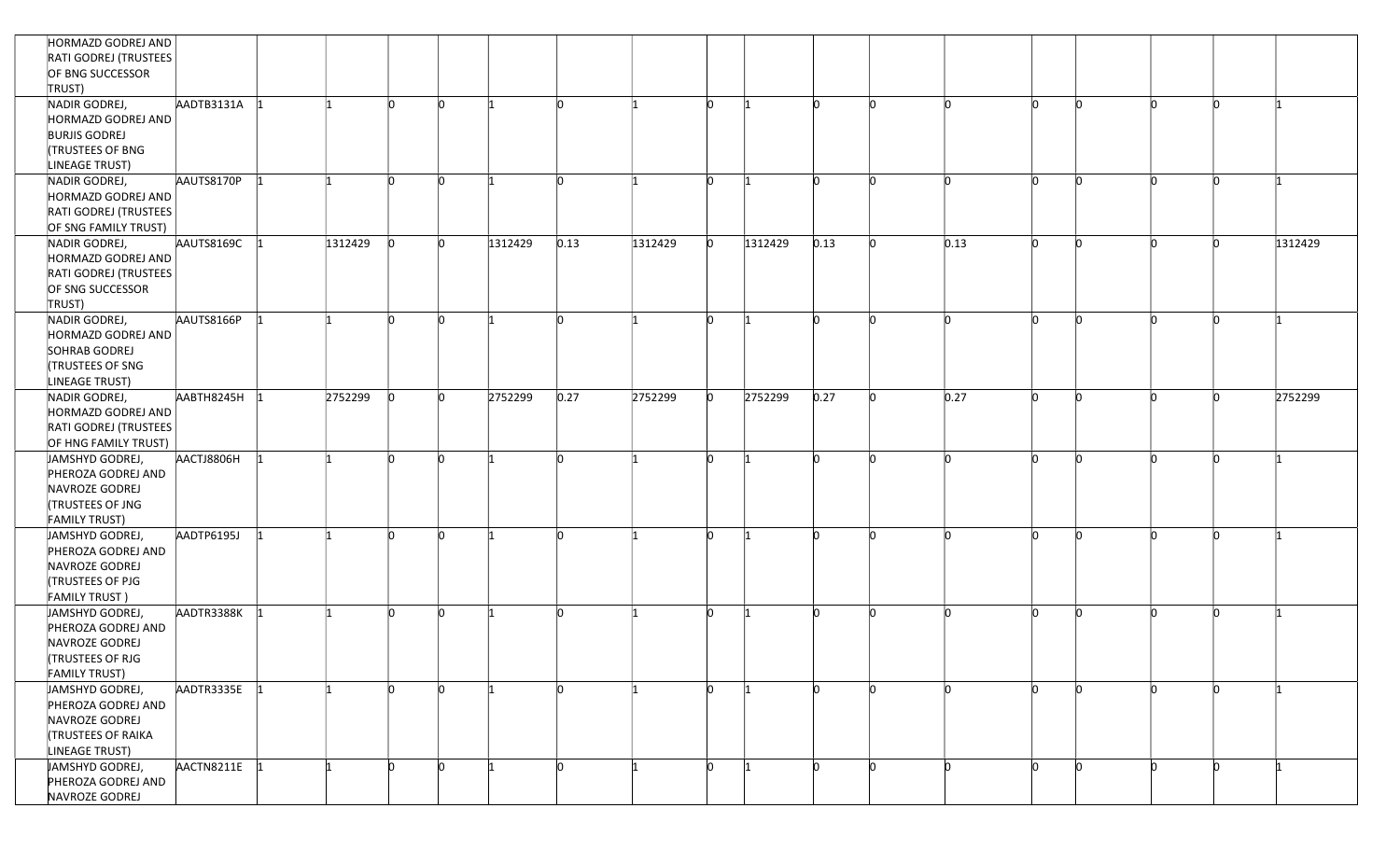|    | TRUSTEES OF NJG                 |            |    |              |              |            |                 |                           |                |                           |                           |          |          |              |           |    |         |      |           |
|----|---------------------------------|------------|----|--------------|--------------|------------|-----------------|---------------------------|----------------|---------------------------|---------------------------|----------|----------|--------------|-----------|----|---------|------|-----------|
|    | <b>FAMILY TRUST)</b>            |            |    |              |              |            |                 |                           |                |                           |                           |          |          |              |           |    |         |      |           |
|    | JAMSHYD GODREJ,                 | AACTN8149D |    |              | In.          | 'n         |                 | $\mathsf{D}$              |                | $\Omega$                  |                           | In.      | <b>n</b> | In.          | <b>n</b>  | 'n | n.      |      |           |
|    | PHEROZA GODREJ AND              |            |    |              |              |            |                 |                           |                |                           |                           |          |          |              |           |    |         |      |           |
|    | NAVROZE GODREJ                  |            |    |              |              |            |                 |                           |                |                           |                           |          |          |              |           |    |         |      |           |
|    | <b>(TRUSTEES OF NAVROZE</b>     |            |    |              |              |            |                 |                           |                |                           |                           |          |          |              |           |    |         |      |           |
|    | LINEAGE TRUST)                  |            |    |              |              |            |                 |                           |                |                           |                           |          |          |              |           |    |         |      |           |
|    | SMITA GODREJ                    | AAUTS8167N |    |              | <b>n</b>     |            |                 | 'n                        |                | lo.                       |                           |          |          | n            | <b>n</b>  |    |         |      |           |
|    | CRISHNA, V M CRISHNA,           |            |    |              |              |            |                 |                           |                |                           |                           |          |          |              |           |    |         |      |           |
|    | F C BIERI AND NYRIKA            |            |    |              |              |            |                 |                           |                |                           |                           |          |          |              |           |    |         |      |           |
|    | HOLKAR (TRUSTEES OF             |            |    |              |              |            |                 |                           |                |                           |                           |          |          |              |           |    |         |      |           |
|    | SGC FAMILY TRUST)               |            |    |              |              |            |                 |                           |                |                           |                           |          |          |              |           |    |         |      |           |
|    | SMITA GODREJ                    | AACTV6506C |    |              | <b>n</b>     | $\sqrt{ }$ |                 | <b>n</b>                  |                | $\Omega$                  |                           | <b>n</b> |          | In.          | <b>n</b>  | 'n |         |      |           |
|    | CRISHNA, V M CRISHNA,           |            |    |              |              |            |                 |                           |                |                           |                           |          |          |              |           |    |         |      |           |
|    | F C BIERI AND NYRIKA            |            |    |              |              |            |                 |                           |                |                           |                           |          |          |              |           |    |         |      |           |
|    | <b>HOLKAR (TRUSTEES OF</b>      |            |    |              |              |            |                 |                           |                |                           |                           |          |          |              |           |    |         |      |           |
|    | VMC FAMILY TRUST)               |            |    |              |              |            |                 |                           |                |                           |                           |          |          |              |           |    |         |      |           |
|    |                                 |            |    |              | <b>n</b>     | 'n         |                 |                           |                | ln.                       | 2901200                   |          | n        | 0.28         | <b>In</b> |    |         |      |           |
|    | SMITA GODREJ                    | AAATF6358C |    | 2901200      |              |            | 2901200         | 0.28                      | 2901200        |                           |                           | 0.28     |          |              |           |    |         |      | 2901200   |
|    | CRISHNA, FREYAN                 |            |    |              |              |            |                 |                           |                |                           |                           |          |          |              |           |    |         |      |           |
|    | CRISHNA BIERI AND               |            |    |              |              |            |                 |                           |                |                           |                           |          |          |              |           |    |         |      |           |
|    | NYRIKA HOLKAR                   |            |    |              |              |            |                 |                           |                |                           |                           |          |          |              |           |    |         |      |           |
|    | TRUSTEES OF FVC                 |            |    |              |              |            |                 |                           |                |                           |                           |          |          |              |           |    |         |      |           |
|    | <b>FAMILY TRUST)</b>            |            |    |              |              |            |                 |                           |                |                           |                           |          |          |              |           |    |         |      |           |
|    | SMITA GODREJ                    | AAATF6359D |    |              | 'n           |            |                 | 'n                        |                | <b>n</b>                  |                           |          |          |              | n         |    |         |      |           |
|    | CRISHNA, FREYAN                 |            |    |              |              |            |                 |                           |                |                           |                           |          |          |              |           |    |         |      |           |
|    | CRISHNA BIERI AND               |            |    |              |              |            |                 |                           |                |                           |                           |          |          |              |           |    |         |      |           |
|    | NYRIKA HOLKAR                   |            |    |              |              |            |                 |                           |                |                           |                           |          |          |              |           |    |         |      |           |
|    | <b>TRUSTEES OF FVC</b>          |            |    |              |              |            |                 |                           |                |                           |                           |          |          |              |           |    |         |      |           |
|    | CHILDREN TRUST)                 |            |    |              |              |            |                 |                           |                |                           |                           |          |          |              |           |    |         |      |           |
|    | SMITA GODREJ                    | AACTN8147P |    |              | <b>n</b>     |            |                 | h                         |                | ln.                       |                           | 'n       |          | In.          | <b>n</b>  |    |         |      |           |
|    | CRISHNA, FREYAN                 |            |    |              |              |            |                 |                           |                |                           |                           |          |          |              |           |    |         |      |           |
|    | CRISHNA BIERI AND               |            |    |              |              |            |                 |                           |                |                           |                           |          |          |              |           |    |         |      |           |
|    | NYRIKA HOLKAR                   |            |    |              |              |            |                 |                           |                |                           |                           |          |          |              |           |    |         |      |           |
|    | TRUSTEES OF NVC                 |            |    |              |              |            |                 |                           |                |                           |                           |          |          |              |           |    |         |      |           |
|    | CHILDREN TRUST)                 |            |    |              |              |            |                 |                           |                |                           |                           |          |          |              |           |    |         |      |           |
|    | SMITA GODREJ                    | AACTN8148C |    | 2901200      |              |            | 2901200         | 0.28                      | 2901200        | lo.                       | 2901200                   | 0.28     |          | 0.28         | 'n        |    |         |      | 2901200   |
|    | CRISHNA, FREYAN                 |            |    |              |              |            |                 |                           |                |                           |                           |          |          |              |           |    |         |      |           |
|    | CRISHNA BIERI AND               |            |    |              |              |            |                 |                           |                |                           |                           |          |          |              |           |    |         |      |           |
|    | NYRIKA HOLKAR                   |            |    |              |              |            |                 |                           |                |                           |                           |          |          |              |           |    |         |      |           |
|    | <b>(TRUSTEES OF NVC</b>         |            |    |              |              |            |                 |                           |                |                           |                           |          |          |              |           |    |         |      |           |
|    | <b>FAMILY TRUST)</b>            |            |    |              |              |            |                 |                           |                |                           |                           |          |          |              |           |    |         |      |           |
|    | Sub-Total (A)(1)                |            | 48 | 646488197 0  |              |            | 646488197 63.22 |                           | 646488197      | $\overline{0}$            | 646488197 63.22           |          |          | 63.22        | 'n        |    | 4263670 | 0.66 | 646488197 |
| 2  | Foreign                         |            |    |              |              |            | ln.             | 'n                        | 10             | $\overline{0}$            | <b>n</b>                  | 'n       |          |              | 'n        |    |         |      | IO.       |
| a  | Individuals (Non-               |            |    | 70           |              | 'n         | 70              | h                         | 70             | <b>l</b> o                | 70                        |          |          |              | 'n        |    |         |      | 70        |
|    | Resident Individuals/           |            |    |              |              |            |                 |                           |                |                           |                           |          |          |              |           |    |         |      |           |
|    | Foreign Individuals)            |            |    |              |              |            |                 |                           |                |                           |                           |          |          |              |           |    |         |      |           |
|    | FREYAN CRISHNA BIERI AADPC3186A |            |    | 70           | $\Omega$     |            | 70              | $\mathsf{O}$              | 70             | $\mathsf{I}^{\mathsf{O}}$ | 70                        | <b>n</b> | <b>n</b> | $\mathsf{D}$ | <b>n</b>  | 'n | n.      | n    | 70        |
|    | Government                      |            |    | $\mathsf{D}$ | $\mathsf{D}$ |            | $\mathsf{D}$    | $\mathsf{I}^{\mathsf{O}}$ | $\overline{0}$ | O                         | $\mathsf{I}_{\mathsf{O}}$ | n.       |          | $\Omega$     | <b>n</b>  |    |         |      | lo.       |
| c. | Institutions                    |            |    | IO.          | ln.          |            | ln.             | $\overline{0}$            | $\overline{0}$ | $\overline{0}$            | $\mathsf{I}^{\mathsf{O}}$ | In.      | n        | $\Omega$     | <b>n</b>  |    | n       | n    | lo.       |
| d  | Foreign Portfolio               |            |    |              |              |            |                 |                           | 'n             |                           |                           |          |          |              |           |    |         |      |           |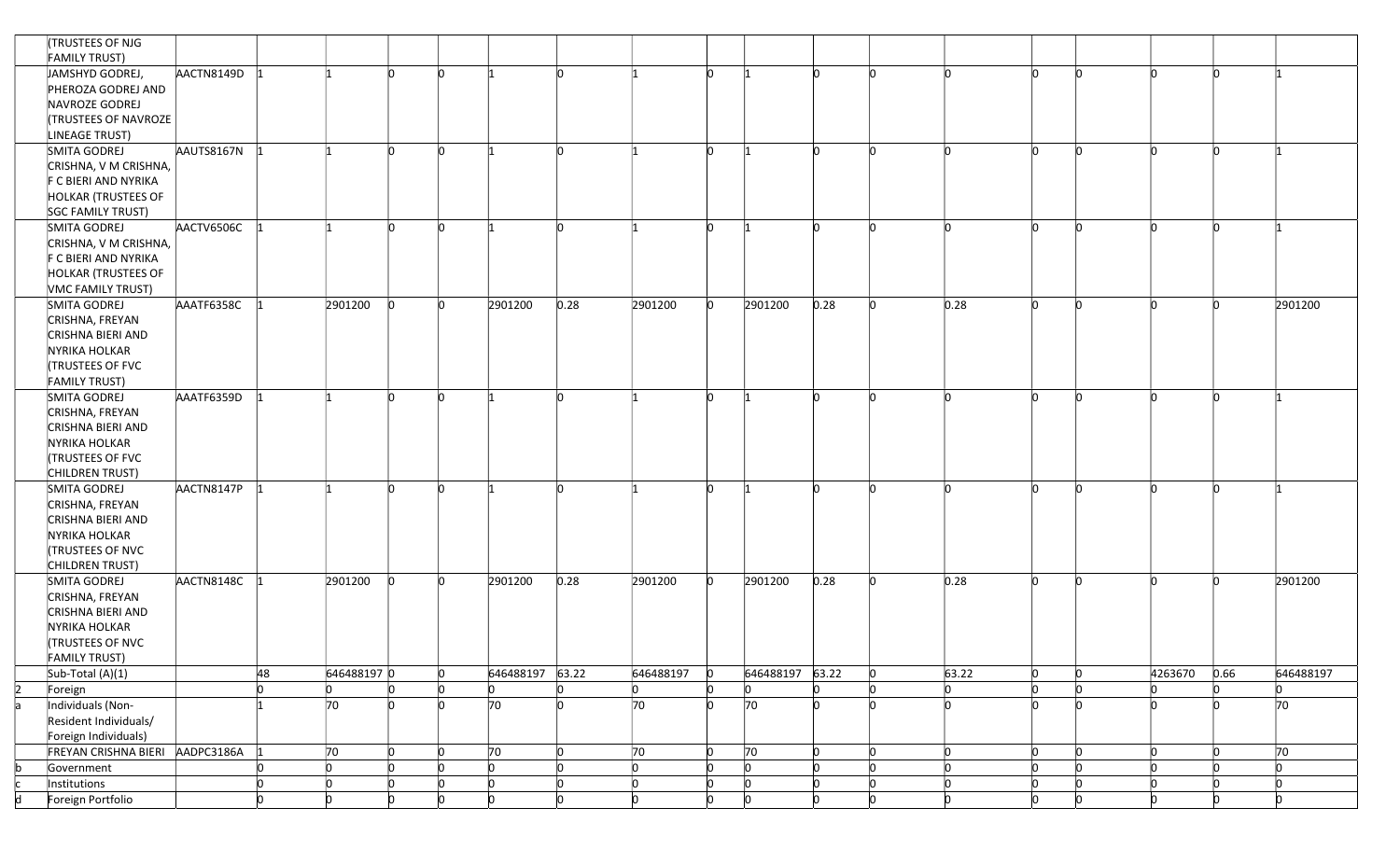| Investor                   |            |  |                 |           |                 |  |       |  |         |      |           |
|----------------------------|------------|--|-----------------|-----------|-----------------|--|-------|--|---------|------|-----------|
| Any Other (specify)        |            |  |                 |           |                 |  |       |  |         |      |           |
| Sub-Total (A)(2)           |            |  |                 |           |                 |  |       |  |         |      |           |
| Total Shareholding of      | 6464882670 |  | 646488267 63.22 | 646488267 | 646488267 63.22 |  | 63.22 |  | 4263670 | 0.66 | 646488267 |
| Promoter and Promoter      |            |  |                 |           |                 |  |       |  |         |      |           |
| Group (A)= $(A)(1)+(A)(2)$ |            |  |                 |           |                 |  |       |  |         |      |           |

Table III - Statement showing shareholding pattern of the Public shareholder

|                                                                                                              |              |     | equity<br>shares held | paid-up<br>equity<br>shares | shares<br>underlying<br><b>Depository</b> | $=$<br>$IV+V+VI$ | shares held VII % calculate<br>d as per<br><b>SCRR, 1957</b> |           |                            | of securities<br>(IX) |                          | <b>Underlying</b><br><b>Outstanding</b><br>convertible | as a % assuming<br>full conversion of<br>convertible |            | Locked in<br>shares<br>(XII)        |                        | pledged or<br>otherwise<br>encumbered (XIII) | equity shares<br>held in<br>dematerialized |
|--------------------------------------------------------------------------------------------------------------|--------------|-----|-----------------------|-----------------------------|-------------------------------------------|------------------|--------------------------------------------------------------|-----------|----------------------------|-----------------------|--------------------------|--------------------------------------------------------|------------------------------------------------------|------------|-------------------------------------|------------------------|----------------------------------------------|--------------------------------------------|
|                                                                                                              |              |     | (IV)                  | held (V)                    | <b>Receipts</b><br>(VI)                   |                  | As a % of<br>$(A+B+C2)$ VIII                                 |           | <b>No of Voting Rights</b> |                       | Total as a<br>% of Total | securities<br>(including<br><b>Warrants</b> ) (X)      | securities (as a<br>percentage of<br>diluted share   | No.<br>(a) | As a % of<br>total<br><b>Shares</b> | No.<br>(Not            | Asa<br>% of total                            | form (XIV)                                 |
|                                                                                                              |              |     |                       |                             |                                           |                  |                                                              | Class X   | Class<br>Y                 | Total                 | <b>Voting</b><br>rights  |                                                        | capital)<br>(XI)                                     |            | held (b)                            | applica<br>ble)<br>(a) | shares held<br>(Not applic<br>able) (b)      |                                            |
| Institutions                                                                                                 |              | 'n  | In.                   | <b>n</b>                    | <b>n</b>                                  | In.              |                                                              |           | ln.                        |                       | 'n                       |                                                        |                                                      | n          | -In                                 |                        |                                              |                                            |
| Mutual Funds/                                                                                                |              | 28  | 27175259              | -lo                         |                                           | 27175259         | 2.66                                                         | 27175259  | <b>n</b>                   | 27175259              | 2.66                     |                                                        | 2.66                                                 | h          | <b>n</b>                            |                        |                                              | 27175259                                   |
| Venture Capital Funds                                                                                        |              | ln. |                       |                             |                                           |                  |                                                              |           | n                          |                       |                          |                                                        |                                                      | n.         | In                                  |                        |                                              |                                            |
| Alternate Investment<br>Funds                                                                                |              | 10  | 447649                |                             |                                           | 447649           | 0.04                                                         | 447649    | 'n                         | 447649                | 0.04                     |                                                        | 0.04                                                 | n          |                                     |                        |                                              | 447649                                     |
| Foreign Venture Capital<br>Investors                                                                         |              | h   |                       | In                          |                                           |                  |                                                              |           |                            |                       |                          |                                                        |                                                      | h.         | -In                                 |                        |                                              |                                            |
| Foreign Portfolio<br>Investors                                                                               |              | 654 | 262081246 0           |                             |                                           | 262081246        | 25.63                                                        | 262081246 | <b>l</b>                   | 262081246             | 25.63                    |                                                        | 25.63                                                | h.         | <b>n</b>                            |                        |                                              | 262081246                                  |
| Baytree Investments<br>(Mauritius) Pte Ltd                                                                   | AACCB5343C 1 |     | 25175772 0            |                             |                                           | 25175772         | 2.46                                                         | 25175772  | <b>n</b>                   | 25175772              | 2.46                     |                                                        | 2.46                                                 | n.         | <b>n</b>                            |                        |                                              | 25175772                                   |
| First Sentier Investors<br>Icvc - Stewart Investors<br>Asia Pacific Leaders<br>Sustainability Fund           | AAACF8104H 1 |     | 22235278 0            |                             |                                           | 22235278         | 2.17                                                         | 22235278  | l0                         | 22235278              | 2.17                     |                                                        | 2.17                                                 | n.         |                                     |                        |                                              | 22235278                                   |
| St. James's Place Asia<br>Pacific Unit Trust<br>Managed By First State<br>Investments (Hong<br>Kong) Limited | AATTS3543F   |     | 12113318 0            |                             |                                           | 12113318         | 1.18                                                         | 12113318  | 'n                         | 12113318              | 1.18                     |                                                        | 1.18                                                 | h          | <b>n</b>                            |                        |                                              | 12113318                                   |
| Government Of<br>Singapore                                                                                   | AAAJG0594R 1 |     | 11957199 0            |                             |                                           | 11957199         | 1.17                                                         | 11957199  | 'n                         | 11957199              | 1.17                     |                                                        | 1.17                                                 | n.         | -In                                 |                        |                                              | 11957199                                   |
| Europacific Growth Fund AAAAE0997R                                                                           |              |     | 10323995 0            |                             | <b>n</b>                                  | 10323995         | 1.01                                                         | 10323995  | 'n                         | 10323995              | 1.01                     |                                                        | 1.01                                                 | h          |                                     |                        |                                              | 10323995                                   |
| Others                                                                                                       | ZZZZZ9999Z   |     | 180275684 0           |                             | <b>n</b>                                  | 180275684        | 17.63                                                        | 180275684 | <b>n</b>                   | 180275684             | 17.63                    |                                                        | 17.63                                                | n.         |                                     |                        |                                              | 180275684                                  |
| Financial Institutions/<br>Banks                                                                             |              | 21  | 1339193               | n                           |                                           | 1339193          | 0.13                                                         | 1339193   | <b>n</b>                   | 1339193               | 0.13                     |                                                        | 0.13                                                 | n          | In                                  |                        |                                              | 1294793                                    |
| Insurance Companies                                                                                          |              | 22  | 22387184 0            |                             |                                           | 22387184         | 2.19                                                         | 22387184  | 'n                         | 22387184              | 2.19                     |                                                        | 2.19                                                 | n.         | h                                   |                        |                                              | 22387184                                   |
| Provident Funds/<br>Pension Funds                                                                            |              |     |                       |                             |                                           |                  |                                                              |           |                            |                       |                          |                                                        |                                                      |            |                                     |                        |                                              |                                            |
| Any Other (specify)                                                                                          |              |     | 16200                 |                             |                                           | 16200            |                                                              | 16200     |                            | 16200                 |                          |                                                        |                                                      | h.         |                                     |                        |                                              | 16200                                      |
| Other                                                                                                        |              |     | 16200                 |                             |                                           | 16200            |                                                              | 16200     |                            | 16200                 |                          |                                                        |                                                      |            |                                     |                        |                                              | 16200                                      |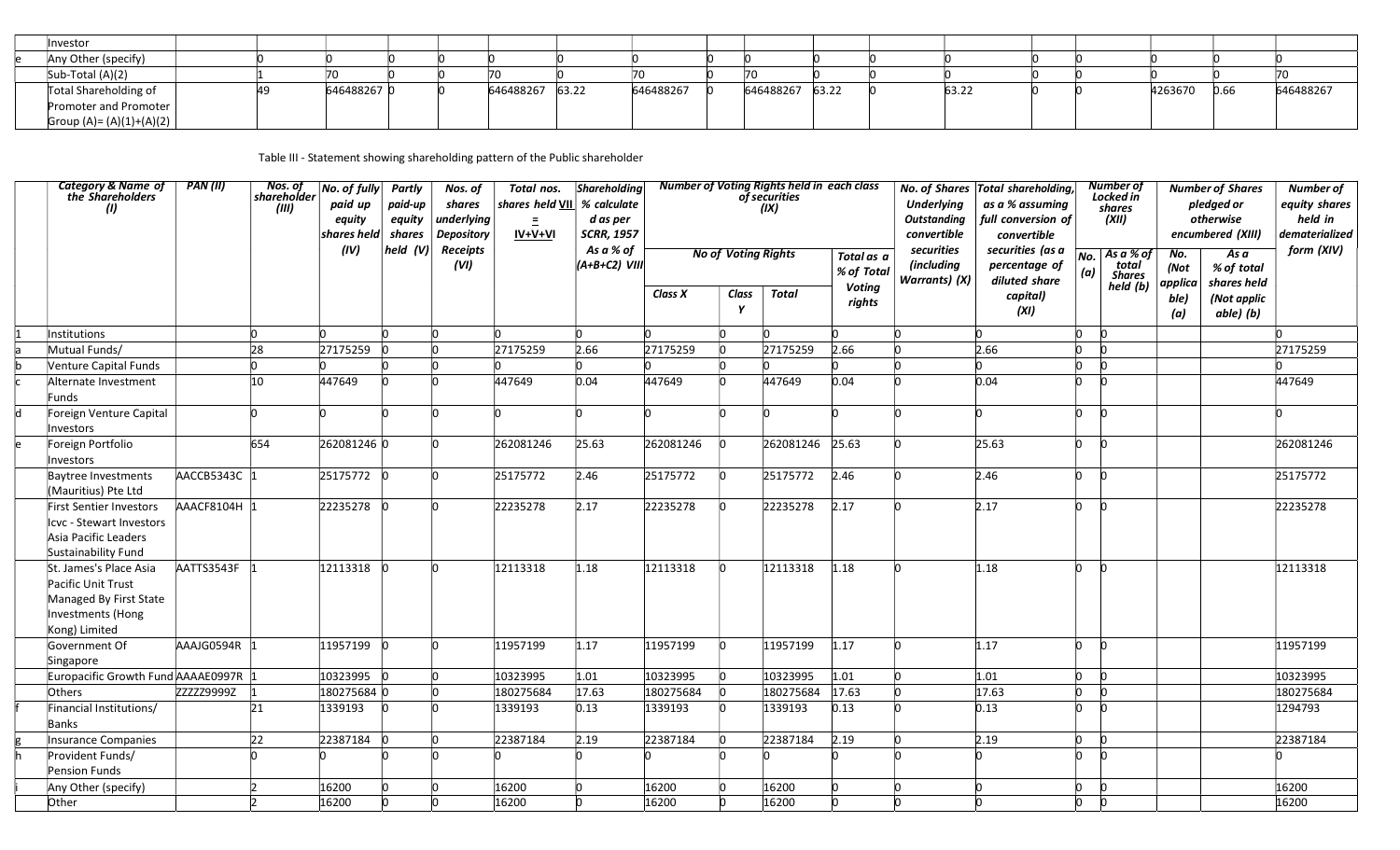|     | Sub-Total (B)(1)           | 737    | 313446731 0 |           | In | 313446731 | 30.65 | 313446731 | 10 | 313446731 30.65 |       | 'n | 30.65 | $\Omega$     | $\mathsf{I}^{\mathsf{O}}$ | 313402331 |
|-----|----------------------------|--------|-------------|-----------|----|-----------|-------|-----------|----|-----------------|-------|----|-------|--------------|---------------------------|-----------|
|     | Central Government/        |        |             |           |    |           |       |           |    |                 |       |    |       |              |                           |           |
|     | State Government(s)/       |        |             |           |    |           |       |           |    |                 |       |    |       |              |                           |           |
|     | President of India         |        |             |           |    |           |       |           |    |                 |       |    |       |              |                           |           |
|     | Sub-Total (B)(2)           |        |             | <b>In</b> | h  |           |       | In.       |    |                 |       |    |       | $\mathsf{D}$ | <b>l</b> o                | n.        |
|     | Non-institutions           |        |             |           |    |           |       |           |    |                 |       |    |       | h            | <b>n</b>                  |           |
|     | Individuals -              | 198801 | 46004949    |           |    | 46004949  | 4.5   | 46004949  |    | 46004949        | 4.5   |    | 4.5   | n            | <b>n</b>                  | 38993343  |
|     | Individual shareholders    | 198793 | 43356905    |           |    | 43356905  | 4.24  | 43356905  |    | 43356905        | 4.24  |    | 4.24  | h            | h                         | 36345983  |
|     | holding nominal share      |        |             |           |    |           |       |           |    |                 |       |    |       |              |                           |           |
|     | capital up to Rs. 2 lakhs. |        |             |           |    |           |       |           |    |                 |       |    |       |              |                           |           |
|     | Individual shareholders    |        | 2648044     |           |    | 2648044   | 0.26  | 2648044   |    | 2648044         | 0.26  |    | 0.26  | <b>n</b>     | $\mathsf{I}^{\mathsf{O}}$ | 2647360   |
|     | holding nominal share      |        |             |           |    |           |       |           |    |                 |       |    |       |              |                           |           |
|     | capital in excess of Rs. 2 |        |             |           |    |           |       |           |    |                 |       |    |       |              |                           |           |
|     | lakhs.                     |        |             |           |    |           |       |           |    |                 |       |    |       |              |                           |           |
|     | NBFCs registered with      |        | 3734        |           |    | 3734      |       | 3734      |    | 3734            |       |    |       | 'n           | <b>l</b> o                | 3734      |
|     | RB                         |        |             |           |    |           |       |           |    |                 |       |    |       |              |                           |           |
|     | Employee Trusts            |        |             |           |    |           |       |           |    |                 |       |    |       | 'n           | $\Omega$                  |           |
| ld. | Overseas Depositories      |        |             |           |    |           |       |           |    |                 |       |    |       | n            | <b>n</b>                  |           |
|     | (holding DRs) (balancing   |        |             |           |    |           |       |           |    |                 |       |    |       |              |                           |           |
|     | figure)                    |        |             |           |    |           |       |           |    |                 |       |    |       |              |                           |           |
|     | Any Other (specify)        | 9291   | 16637398    |           | 'n | 16637398  | 1.63  | 16637398  |    | 16637398        | 1.63  |    | 1.63  | n            | h                         | 15815415  |
|     | Bodies Corporate           | 736    | 5728341     | <b>In</b> |    | 5728341   | 0.56  | 5728341   |    | 5728341         | 0.56  |    | 0.56  | h            | <b>n</b>                  | 5602127   |
|     | <b>Clearing Members</b>    | 101    | 216118      |           |    | 216118    | 0.02  | 216118    |    | 216118          | 0.02  |    | 0.02  |              | n                         | 216118    |
|     | Foreign Nationals          |        | 2568        |           |    | 2568      |       | 2568      |    | 2568            |       |    |       | h            | lo.                       | 2568      |
|     | Foreign Portfolio          |        | 1800        |           |    | 1800      |       | 1800      |    | 1800            |       |    |       | 'n           | <b>I</b>                  | 1800      |
|     | Investor (Category - III)  |        |             |           |    |           |       |           |    |                 |       |    |       |              |                           |           |
|     | <b>HUF</b>                 | 2126   | 548333      |           |    | 548333    | 0.05  | 548333    |    | 548333          | 0.05  |    | 0.05  | <b>n</b>     | <b>n</b>                  | 548333    |
|     | <b>IEPF</b>                |        | 2510425     |           |    | 2510425   | 0.25  | 2510425   |    | 2510425         | 0.25  |    | 0.25  |              | <b>n</b>                  | 2510425   |
|     | LLP                        | 56     | 369093      |           |    | 369093    | 0.04  | 369093    |    | 369093          | 0.04  |    | 0.04  | n            | $\mathsf{D}$              | 369093    |
|     | Non-Resident Indian        | 6241   | 3705734     |           |    | 3705734   | 0.36  | 3705734   |    | 3705734         | 0.36  |    | 0.36  | h            | 'n                        | 3009965   |
|     | (NRI)                      |        |             |           |    |           |       |           |    |                 |       |    |       |              |                           |           |
|     | Trusts                     | 27     | 3554986     |           |    | 3554986   | 0.35  | 3554986   |    | 3554986         | 0.35  |    | 0.35  | h            | <b>n</b>                  | 3554986   |
|     | $Sub-Total (B)(3)$         | 208097 | 62646081    |           |    | 62646081  | 6.13  | 62646081  |    | 62646081        | 6.13  |    | 6.13  |              | 'n                        | 54812492  |
|     | <b>Total Public</b>        | 208834 | 376092812 0 |           |    | 376092812 | 36.78 | 376092812 |    | 376092812       | 36.78 |    | 36.78 |              |                           | 368214823 |
|     | Shareholding (B)=          |        |             |           |    |           |       |           |    |                 |       |    |       |              |                           |           |
|     | $(B)(1)+(B)(2)+(B)(3)$     |        |             |           |    |           |       |           |    |                 |       |    |       |              |                           |           |